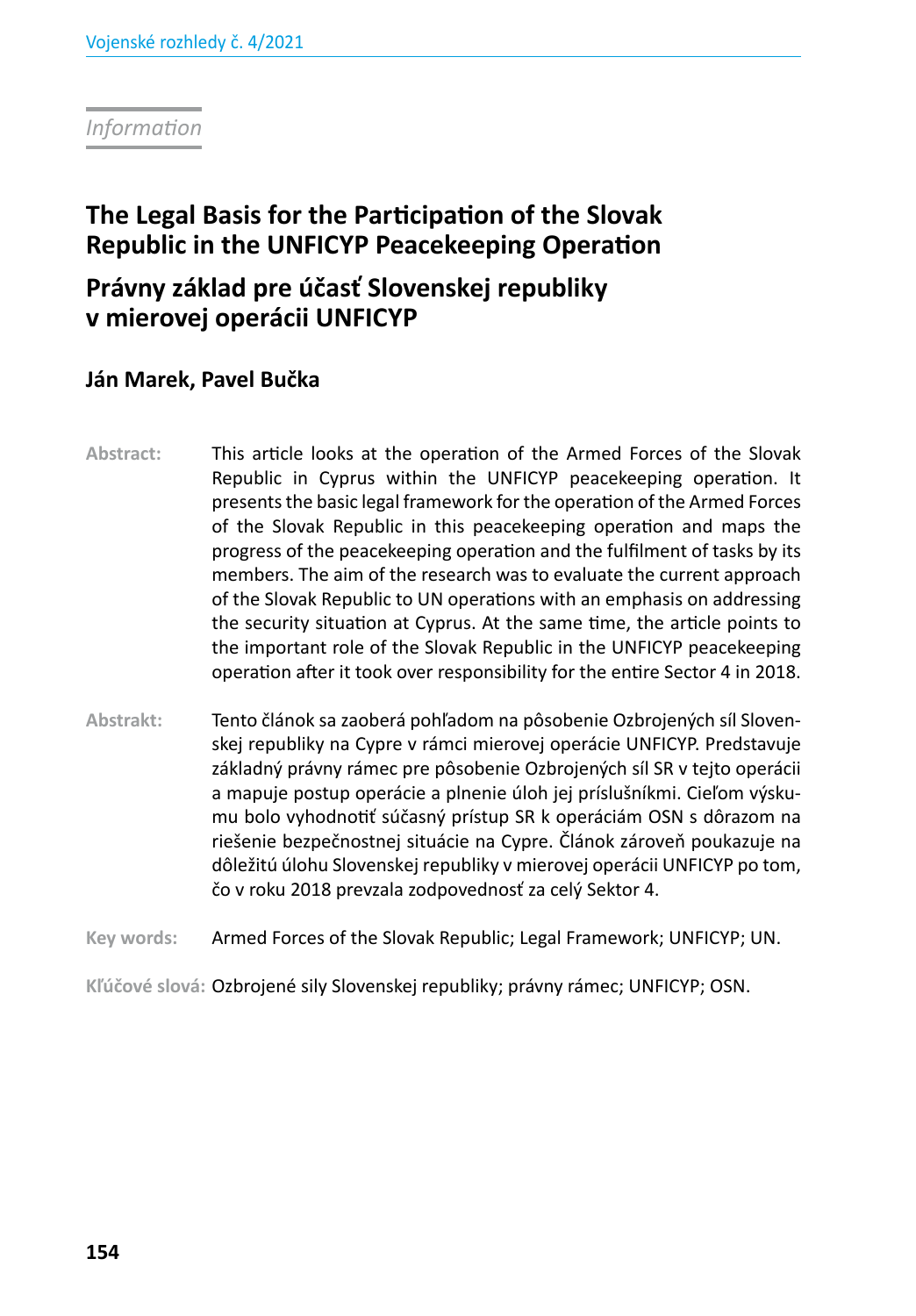#### **INTRODUCTION**

Security stemming mainly from peace and the country's closely linked development are a priority for every state that forms the mosaic of the international community. The past has taught us that there are armed conflicts that pose a threat to peace for the global environment. The attempt to prevent or alleviate a war is therefore a legitimate demand of the international community.**<sup>1</sup>**

International crisis management organizations, including the United Nations (UN), play a particular role in efforts to ensure peace in the world, given the wide range of their resources and the areas which they are responsible for. The Slovak Republic, as a member country of this international organization, does not lag behind in fulfilling the goals set by the UN Charter. However, through its participation in UN peacekeeping operations, as one of the most visible activities of the UN, wherein it engages in peacekeeping activities in tense areas around the world, it often faces a critical view of the public.**<sup>2</sup>**

In the following section, we offer an overview of the participation of the Slovak Republic and its Armed Forces in the UNFICYP (United Nations Peacekeeping Force in Cyprus) peacekeeping operation in Cyprus, in which professional soldiers of the Slovak Republic have long performed the tasks of international crisis management.

Using analysis and synthesis of the obtained information, the aim of the authors was to prepare an evaluation of the operation of the Armed Forces of the Slovak Republic in the UNFICYP peacekeeping operation. The information used consisted of theoretical sources, but mainly of practical experience gained during the work of professional soldiers in the UNFICYP peacekeeping operation. We chose the UNFICYP peacekeeping operation as an example of the legal basis for the Slovak Republic's participation in peacekeeping missions. The UNFICYP peacekeeping operation is important for the Armed Forces of the Slovak Republic at several levels. Firstly, the number of soldiers in the UN-FICYP peacekeeping operation is the largest number of Slovak soldiers abroad. Secondly, it is an important operation, wherein Slovakia commands all of Sector 4. In the following chapters, we will describe in detail the whole process of taking over Sector 4, including the legislative process at the international level.

Before any court ruling on the solved scientific problem of activities of the Slovak Republic in the UN operation, we try to determine how it coincides with objects that are already known to us and how they differ from them. For this reason, we used the method of comparison in the research, which is of great importance in clarifying the processes of change, development and dynamics of the researched problem and the regularities of its development. In addition, qualitative methods of information analysis and synthesis were used, which are used at all stages of scientific research.

**<sup>1</sup>** NAU, H., (2015). *Perspectives on International Relations*. Washington DC: CQ Press. ISBN 978-1- 4522-4148-7. p. 252.

**<sup>2</sup>** BLAIR, R., A. (2021). *"UN Peacekeeping and the Rule of Law." American Political Science Review*. 115 (1): 51–68. doi:10.1017/S0003055420000738. ISSN 0003-0554. S2CID 226196050.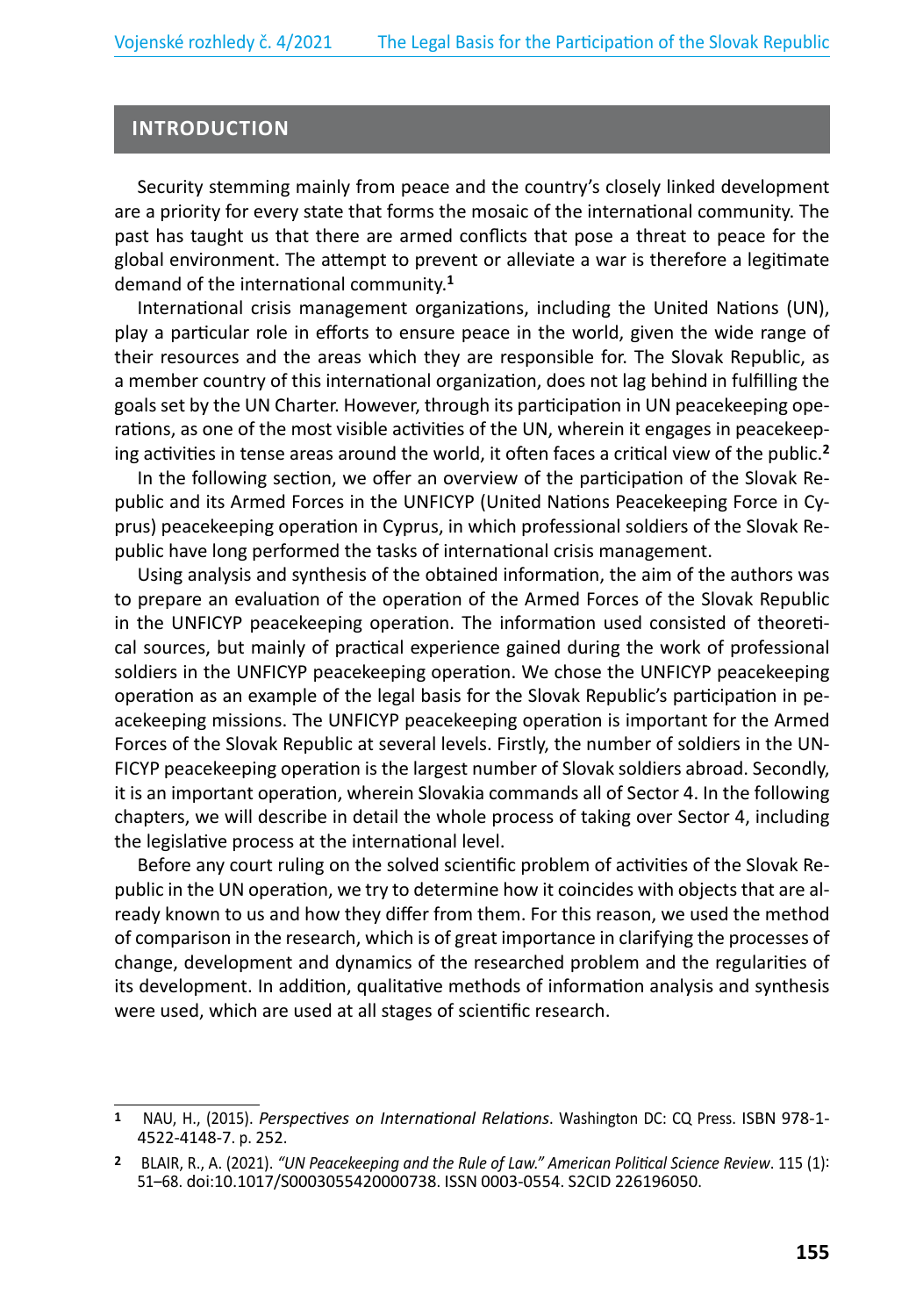# **1 LEGAL BASIS FOR THE PARTICIPATION OF THE SLOVAK REPUBLIC IN PEACEKEEPING MISSIONS**

Founded in October 1945, the United Nations has set itself four primary goals:

- 1. To maintain international peace and security.
- 2. To promote friendly relations between nations.
- 3. To develop cooperation in solving international problems.
- 4. To promote human rights.

It is with these goals that the UN peacekeeping operations correspond, their sole mission being to build or maintain peace in conflict or post-conflict regions of the world.

Although the operations alone do not have their legal enshrinement explicitly stated in the UN Charter, as their existence was not anticipated at the time of the creation of the organization, their implementation is fully in line with the primary purpose thereof. Former UN Secretary-General Dag Hammarskjöld aptly listed them in the context of the UN Charter as Chapter VI - Peaceful Dispute Settlement and Chapter VII - Actions in the Event of Threats to Peace, Peace Violations and Offenses, as "Operation Six and a Half", due to their kind of placement between the mentioned chapters of the UN Charter.**<sup>3</sup>**

The UN Security Council gives the mandate, i.e., the role of the entities involved in the UN operation. It is in the sense of Article 24 of the UN Charter that it has the primary responsibility for the maintenance of international peace and security and acts on behalf of the members of the UN. A minimum of 9 votes out of 15 are required to approve a Security Council resolution legitimizing the deployment, size and mandate of a peace operation, with five permanent members (China, France, Russia, the United Kingdom and the United States) having the right to veto this decision.

The subsequent involvement of the Armed Forces of the UN member states in the approved peace operation is based on voluntariness. It is up to each member state, after approving the mandate of the operation, to negotiate in detail the conditions for the participation of its forces with the UN Secretary-General in the peacekeeping operation concerned.

As regards the Slovak Republic and the participation of the Armed Forces of the Slovak Republic in UN peacekeeping operations, the legal basis is offered by the Constitution of the Slovak Republic No. 460/1992 Coll., which, on the one hand, in its introductory Art. 2 calls for international treaties and thus the UN Charter as part of its legal order with the wording: "The Slovak Republic recognizes and observes the general rules of international law, international treaties by which it is bound and its other international obligations and which establishes the constitutional conditions for sending the Slovak Armed Forces to fulfilment of their tasks outside the territory of the Slovak Republic."**<sup>4</sup>**

**<sup>3</sup>** RAMSBOTHAM, O., WOODHOUSE, T. (1999): *Encyclopaedia of International Peacekeeping Operations*, Santa Barbara: ABC-Clio, s. XI.

**<sup>4</sup>** Čl. 1 ods. 2 Ústavy SR č. 460/1992 Zb.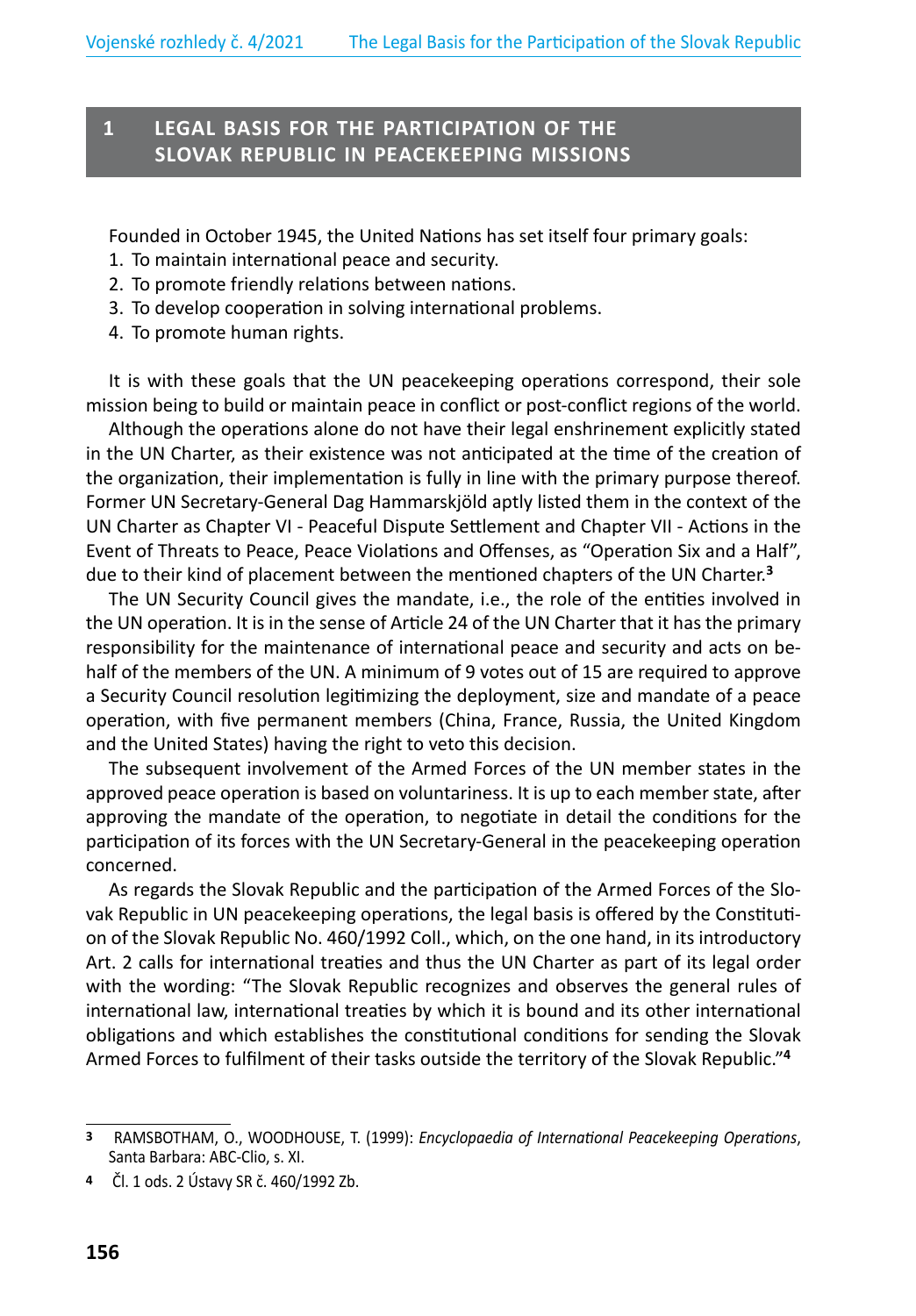The Government of the Slovak Republic decides on the deployment of the Armed Forces outside the territory of the Slovak Republic for the purpose of humanitarian aid, military exercises or peacekeeping observation operations, in accordance with Art. 86 of the Constitution of the Slovak Republic. Based on Art. 86, letter l of the Constitution of the Slovak Republic, the deployment of the Armed Forces outside the territory of the Slovak Republic requires the consent of the National Council of the Slovak Republic, except in the case of deployment of the Armed Forces outside the territory of the Slovak Republic, for a maximum period of 60 days, for which the decision of the Government of the Slovak Republic is sufficient.

According to the Act on the Armed Forces of the Slovak Republic No. 321/2002 Coll., humanitarian aid of the Armed Forces outside the territory of the Slovak Republic means activities aimed at mitigating or eliminating the consequences of a natural disaster, catastrophe, industrial, traffic or other operational accident, or other similar event endangering lives and health of people, property or the environment in the state the territory of which the Armed Forces are deployed in; military exercise training of the Armed Forces carried out with foreign Armed Forces outside the territory of the Slovak Republic, which is aimed at harmonizing activities, increasing combat readiness and joint inspection of military units, Armed Forces with foreign Armed Forces; and peacekeeping mission carried out jointly with foreign Armed Forces outside the territory of the Slovak Republic, aimed at observing the development of the situation in the territory of another state where there is a threat of armed conflict, or observing the development of the situation in the territory of another state affected by an armed conflict to help resolve it by peaceful means, to restore mutual trust and to ensure that the democratic order is observed in the territory of the concerned state.**<sup>5</sup>**

Based on § 12, par. 1 of the Act on the Armed Forces, however, the constitutional bodies decide on sending the Armed Forces of the Slovak Republic outside the Slovak Republic except for humanitarian aid, military exercises, peacekeeping missions, fulfilment of obligation, representing the Slovak Republic in an international organization or fulfilling the tasks of the international military headquarters, and further cooperation of the Armed Forces with foreign Armed Forces in accordance with international law. In the sense of the legal definition expressed in this legal regulation, a military operation outside the territory of the Slovak Republic means "the activity of military units, Armed Forces that are armed with military weapons and military weapon systems, relevant combat equipment and logistics carried out under the command of an international organization of which the Slovak Republic is a member, together with foreign Armed Forces in accordance with international law for the purpose of preventing armed conflict, achieving peace and maintaining it in territory threatened or affected by armed conflict."**<sup>6</sup>**

Finally, also in accordance with Art. 1, par. 1 of the Constitutional Act on State Security in the Time of War, State of War, State of Emergency and State of Emergency No. 227/2002 Coll., the Slovak Republic exercises its state power, inter alia, with the aim of

**<sup>5</sup>** §12 ods. 2 písm. a), b), c) Zákona o ozbrojených silách Slovenskej republiky č. 321/2002 Z. z.

**<sup>6</sup>** §12 ods. 2 písm. d) Zákona o ozbrojených silách Slovenskej republiky č. 321/2002 Z. z.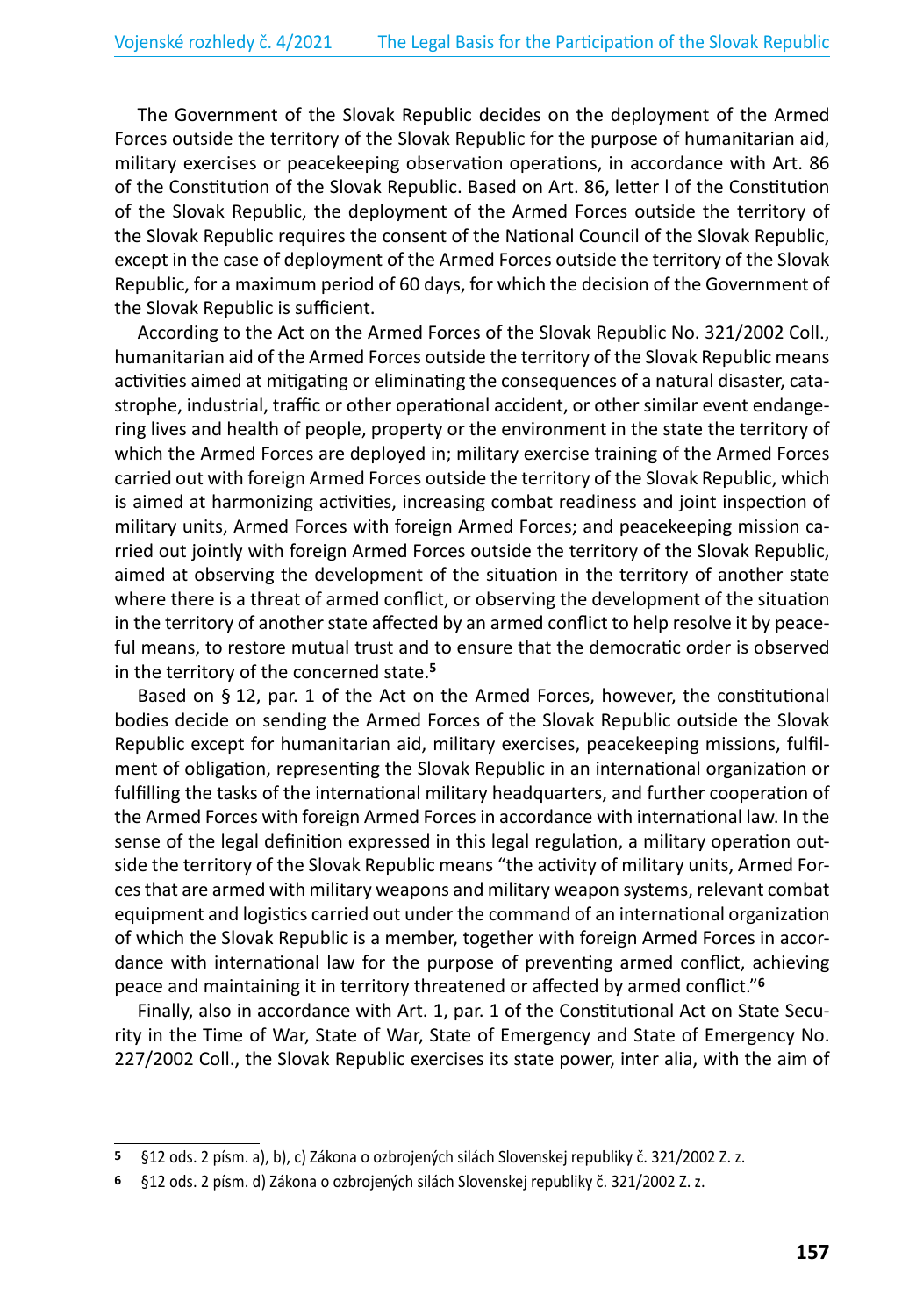"fulfilling the obligations arising… from international agreements by which the Slovak Republic is bound."**<sup>7</sup>**

The statutory legal regulation of the use of Armed Forces in UN peacekeeping operations also corresponds to the above-mentioned constitutional regulation. Pursuant to § 2, par. 1 of the Act on the Armed Forces, the Armed Forces are also created for "the fulfilment of obligations arising from international treaties by which the Slovak Republic is bound."**8** Similarly, in accordance with this legal regulation, the fulfilment of international obligations arising for the Slovak Republic from international treaties by which it is bound is among the main tasks of the Armed Forces of the Slovak Republic (§ 4, par. 1 of the Act on the Armed Forces.). The Armed Forces of the Slovak Republic thus "perform tasks outside the territory of the Slovak Republic in accordance with international law; perform tasks within the provision of humanitarian aid, military exercises, peacekeeping observation mission, military operation, tasks arising from the representation of the Slovak Republic in an international organization or the role of the international military headquarters and tasks within the cooperation of Armed Forces with foreign Armed Forces."**<sup>9</sup>**

Similarly, according to § 77, par. 1 of the Act on the Civil Service of Professional Soldiers and on Amendments to Certain Acts No. 281/2015 Coll. based on the decision of the relevant constitutional body, the service office sends a professional soldier outside the territory of the Slovak Republic, inter alia, "for humanitarian aid, peacekeeping missions, military operations, fulfilment of obligation in accordance with international law, for the purposes of military exercises."**<sup>10</sup>**

As for professional soldiers or employees involved in the performance of the tasks of the Armed Forces. in accordance with the Act on the Armed Forces, they may be sent outside the territory of the Slovak Republic only after reaching a specified level of their training and professional readiness, which is determined by the Chief of the General Staff. Likewise, the Chief of the General Staff, or the commander appointed by him, performs the selection of soldiers and employees who participate in the performance of the tasks of the Armed Forces outside the territory of the Slovak Republic. Such soldiers and employees, unless an international agreement provides otherwise, are governed by the law of the Slovak Republic and are required to comply with the law of the receiving state.

Even in the case of sending members of the Armed Forces of the Slovak Republic and its employees to the UNFICYP mission in Cyprus, it was necessary to comply with all constitutional and legal requirements for their deployment in this operation.

The mandate was given to the operation by UN Security Council Resolution 186 of 4 March 1964, through which the main tasks of the operation may include the resolution of incidents in the buffer zone - it affects the political dialogue, conflict prevention and

**<sup>7</sup>** §1 ods. 1 ústavného zákona o bezpečnosti štátu v čase vojny, vojnového stavu, výnimočného stavu a núdzového stavu č. 227/2002 Z.z.

**<sup>8</sup>** §4 ods. 1 Zákona o ozbrojených silách Slovenskej republiky č. 321/2002 Z. z.

**<sup>9</sup>** §4 ods. 3 Zákona o ozbrojených silách Slovenskej republiky č. 321/2002 Z. z.

**<sup>10</sup>** §77 ods. 1 zákona o štátnej službe profesionálnych vojakov a o zmene a doplnení niektorých zákonov č. 281/2015 Z. z.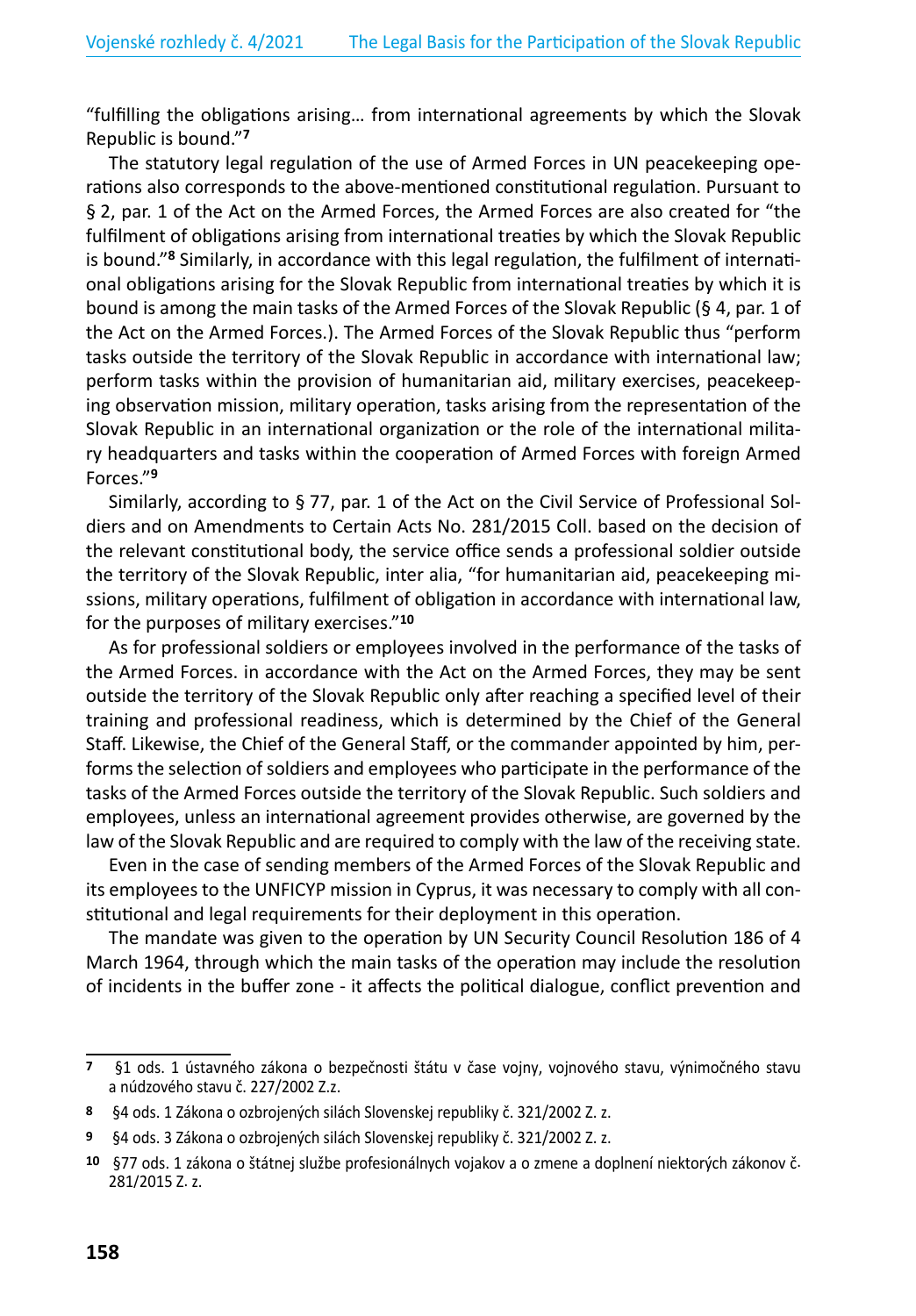contributing to order and compliance with the law.**<sup>11</sup>** The sending of the Armed Forces of the Slovak Republic to the peacekeeping operation in Cyprus was approved by the National Council of the Slovak Republic by Resolution No. 1372 of 10 May 2001.

## **2 THE COURSE OF THE UNFICYP PEACEKEEPING OPERATION**

Due to its geographical location and strategic importance, the island of Cyprus was colonized and conquered by almost all important rulers of history: Alexander the Great, Ptolemy, or Richard I. In 1571, the island was acquired by the Ottoman Empire. It maintained its dominance until 1878, when it ceded the island to Great Britain. Great Britain ruled the island until 1960. In that year, Cyprus gained independence after four years of liberation struggle. The Treaty of Independence was signed by the two communities that inhabited the island, enabling the Republic of Cyprus to emerge.

The Hellenic Republic, the Republic of Turkey and the United Kingdom have become guarantors of this agreement. In 1974, with the support of the Greek junta, a coup was carried out, overthrowing the Cypriot government together with President Makarios III. The change in the political situation and the animosity between the two communities led to a two-phase military operation by the Turkish Armed Forces. They occupied 37% of the territory of the northern part of the island. The southern part of the island, with a majority Greek-Cypriot population, acts as a representative of the Republic of Cyprus, while the northern part of the island, inhabited mainly by Turkish-Cypriot populations and Turkish resettlers, acts as an independent "Turkish Republic of Northern Cyprus", which has not been internationally recognized. It was officially recognized as a state only by Turkey (1984) and the Nakhichevan Autonomous Republic, the inland exclave of Azerbaijan (2004). Following a ceasefire agreement between the two opposition parties and the United Nations, a buffer zone was created on 16 August 1974 (at 6 pm) under the agreements, defined as the space between two ceasefire lines, which are also the front lines of enemy troops.

To control the buffer zone by UN Forces, an "Aide Memoire" was adopted in 1989, setting out the basic rules and provisions for maintaining the "Status Quo" in the buffer zone and on the ceasefire lines. The opposition forces in the conflict in Cyprus consist of the Greek Cypriot National Guard (NG) and the Hellenic Contingent in Cyprus (ELDYK) on the south side of the island and the Turkish troops (TMA) and the Turkish the Cypriot Security Forces (TCSF) in the northern part of the island.

a) By 1 September 2018, the buffer zone was divided into the following 3 sectors:

- Sector 1 under the command and responsibility of the Armed Forces of Argentina, with the participation of members of the Armed Forces of Chile, Peru, Paraguay, Bolivia and Brazil;
- Sector 2 under the responsibility of members of the United Kingdom Armed Forces;

**<sup>11</sup>** Rezolúcia Bezpečnostnej rady OSN č. 186 zo dňa 4. 3. 1964.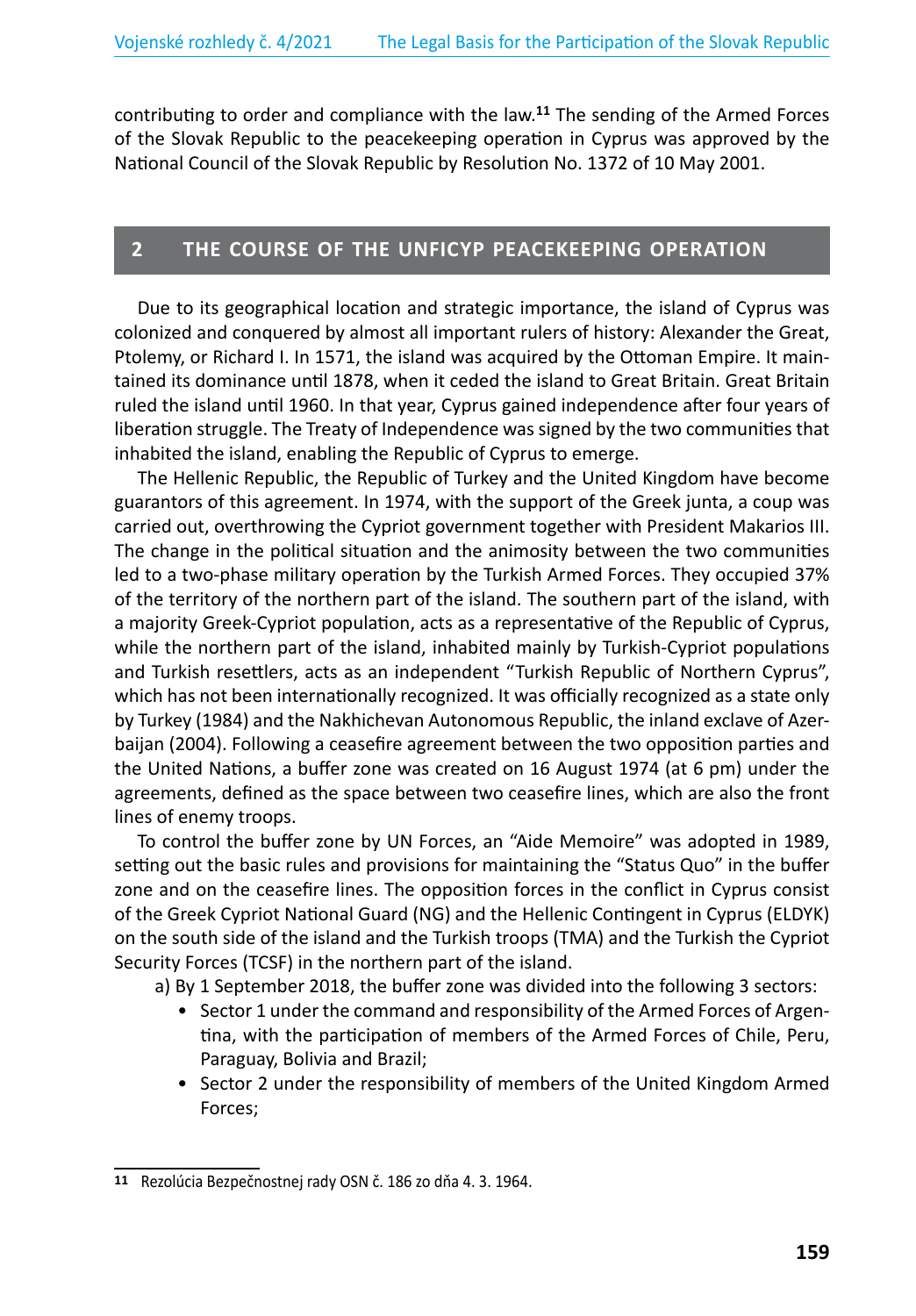• Sector 4 under the command of members of the Armed Forces of the Slovak Republic - SLOVCON as the leading country; in Sector 4 there were also members of the Republic of Hungary - HUNCON, the Republic of Serbia - SERBCON, the Republic of Ukraine - UACON. In September 2014, the Croatian contingent - CROCON ended its activities.

b) From 1 September 2018, the division into sectors did not change, but a fundamental change occurred in Sector 4, which was taken over by the members of the Armed Forces of the Slovak Republic after the departure of members of HUNCON, SERBCON and UACON.

During the years 1974 to 1995, only members of the Austrian contingent operated in Sector 4. However, after 1995, Austria reduced its presence not only in Sector 4, but overall in the UNFICYP peacekeeping operation. Since 1995, members of the Hungarian contingent began to operate in this sector as the second country, replacing part of the members of the Austrian contingent with the strength of one platoon. Beginning in September 1997, the Hungarian contingent was further strengthened and it began to perform operational tasks of a company strength as the  $1<sup>st</sup>$  Guard Company. In 1998, the Slovenian contingent began to perform operational tasks as the third nation in Sector 4, which replaced the Austrian soldiers of the 3<sup>rd</sup> Platoon, 2nd Company.<sup>12</sup>

In May 2001, the first members of the Armed Forces of the Slovak Republic were deployed to the UNFICYP peacekeeping operation, who gradually began to take command of Sector 4 from the Austro-Hungarian contingent (AUSHUNCON). On 18 June 2001, the official act of handing over Sector 4 to the Slovak contingent took place, which created the Slovak-Hungarian contingent (SLOVHUNCON), which was fully operationally responsible for this sector.

Members of the Slovak Armed Forces began operating in the UNFICYP operation on the basis of Government Resolution No. 353 of 19 April 2001 and Resolution of the National Council of the Slovak Republic No. 1372 of 10 May 2001 on the participation of the Armed Forces of the Slovak Republic in the UNFICYP peacekeeping operation. Based on the resolutions, 280 members of the Armed Forces of the Slovak Republic were sent to this peacekeeping operation in May and June 2001. For the first time in the modern history of the Armed Forces of the Slovak Republic, the Slovak Republic thus became the leading nation in a military peacekeeping operation.

In 2004, the Greek-Cypriot population rejected in a referendum the so-called "Annan's plan", the aim of which was to solve the security situation of Cyprus. The failure of the referendum significantly affected the UNFICYP peacekeeping operation. Pursuant to UN Security Council (UNSC) Resolution 1568 of October 2004, the number of Armed Forces of the UNFICYP peacekeeping operation and thus also of SLOVCON members was reduced by 30% as of 31 January 2005 by an operational order of the Commander of the UNFICYP FORCE 860 CONCEPT OF OPERATIONS.

One of the main elements in the structure of the UNFICYP peacekeeping operation, after the reduction of numbers, since 2005 have become liaison officers - MOLO,

**<sup>12</sup>** MAREK J. (2019) Mierové operácie OSN. Liptovský Mikuláš: Akadémia ozbrojených síl generála M. R. Štefánika, p. 48. ISBN 978-80-8040-581-6.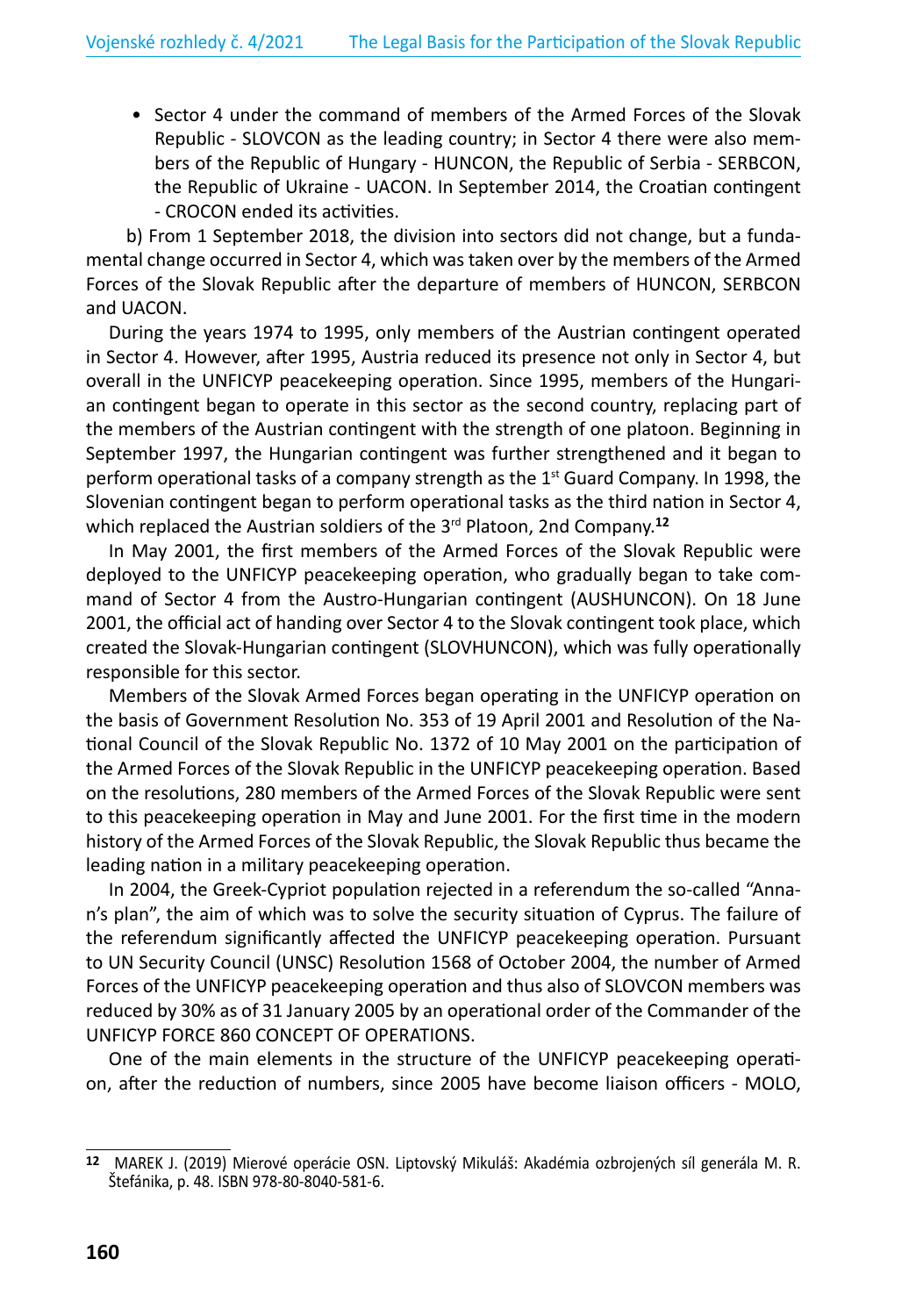whose task was to ensure negotiations and a higher form of communication with units of opposition forces at the level of liaison officers, battalion commanders, or regimental commanders.

On 29 September 2011, SERBCON took over from the Slovak contingent the responsibility for the operational tasks of the  $2^{nd}$  Guard Squadron of Sector 4 in the Pyla area (37 positions) and two positions of MOLO officers at the  $1<sup>st</sup>$  HUNCON Guard Squadron in the Athena area. In September 2013, two MOLO officers of the Ukrainian contingent also started working in Sector 4. In September 2014, the Croatian contingent (two MOLO officers) ended operations in the UNFICYP operation and SLOVCON members took over these two positions again.**<sup>13</sup>**

Starting with the September rotation in 2014, the Sector 4 Civil Liaison Officer for Civil Cooperation (SCAMLO) started working in Sector 4 due to the expansion of civilian activities in the buffer zone (the change was implemented at the expense of the MOLO position).

In 2016, according to the "UNFICYP FORCE 860 REVIEW (FORCE 888)" concept, the number of UNFICYP troops was again increased by twenty-eight troops, starting with the September 2016 rotation in all three sectors.

Also in the case of SLOVCON, the implementation of this increase was applied since the September 2016 rotation, when the number of SLOVCON members in Sector 4 was increased by ten members, keeping the number of 169 deployed members of the Armed Forces of the Slovak Republic until the March rotation 2018 (March 9, 2018) in the UN-FICYP peacekeeping operation. This number was thus the baseline before the UN made demands for transformation.

Even today, members of the Armed Forces of the Slovak Republic participate in fulfilling the most important task of the mission, which is to resolve conflicts in the buffer zone, which is 180 km long and covers 3% of the island. It is not fenced, so regular patrols are necessary. The UNFICYP peacekeeping operation is more of a political issue, with troops performing mainly support tasks. Political talks affect military life and vice versa. Equally important is conflict prevention itself.

Despite the peaceful situation in the area of operation, we must realize that the role of the UN troops is the supervision of the two Armed Forces (Turkish and Greek), which do not or only minimally communicate. Any wrong step, whether from a general or a soldier, can cause a possible conflict. It is therefore necessary to ensure strict compliance with the rules in the same way for both parties involved.

**<sup>13</sup>** Uznesenie Vlády Slovenskej republiky č. 26/2009 k návrhu na schválenie Memoranda o porozumení medzi Organizáciou Spojených národov a vládou Slovenskej republiky ako príspevok k mierovým silám OSN na Cypre (UNFICYP) a návrhu na podpis jeho dodatkov a vykonávacích dokumentov.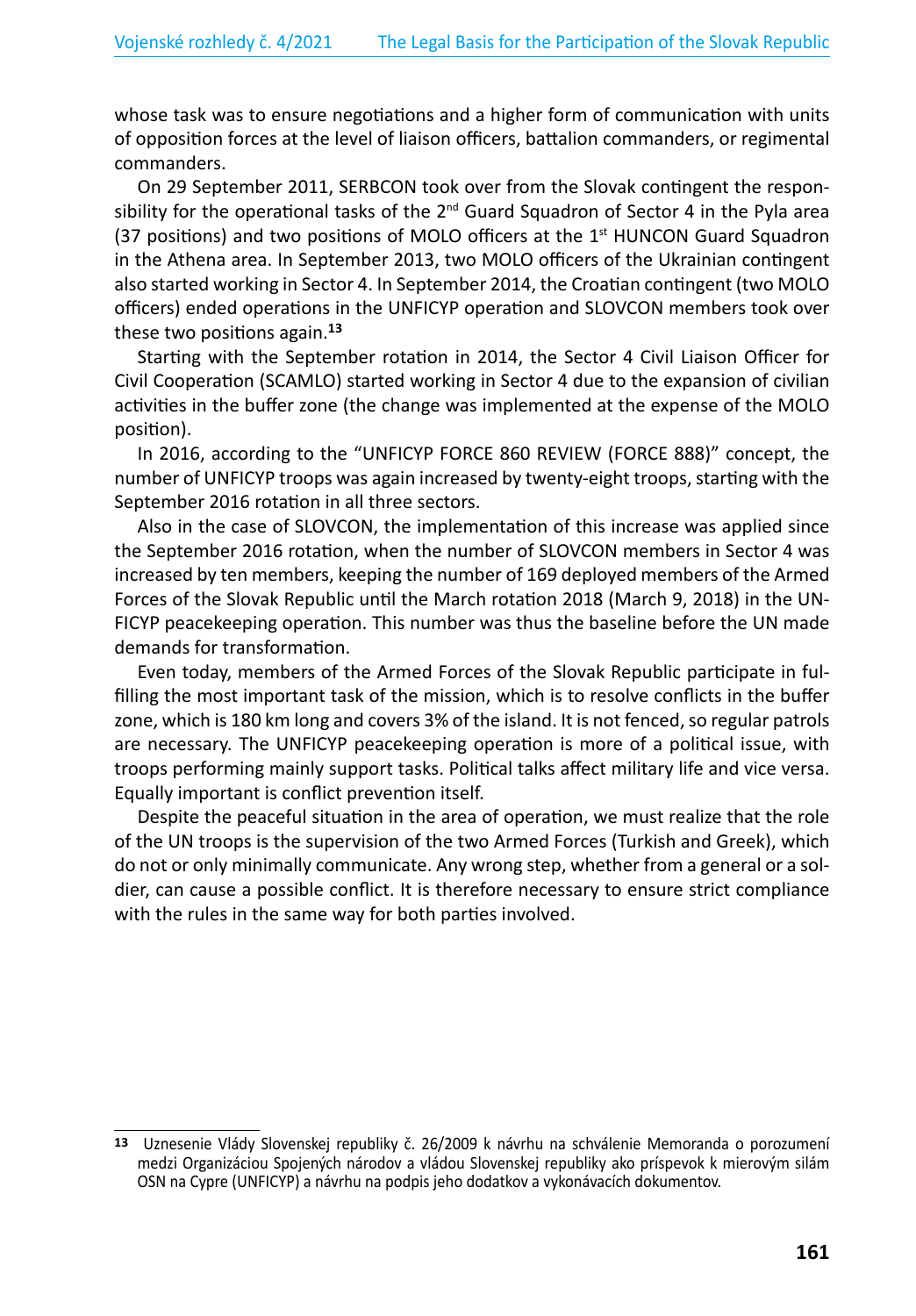# **2.1 Requirements for the transformation of the UNFICYP peacekeeping operation by the UN**

#### **2. 1. 1 Strategic evaluation of the UNFICYP peacekeeping operation**

In UNSC Resolution No. 2369 of 27 July 2017, the UN Secretary-General was requested to carry out a strategic evaluation of the UNFICYP peacekeeping operation in order to make recommendations for its reconfiguration and optimization of structures within the existing mandate. At the same time, the resolution called on the UN Security Council to inform the UN Security Council of the outcome of the strategic review of UNFICYP peacekeeping operation within four months of its adoption (i.e. by 27November 2017).**<sup>14</sup>**

For the actual evaluation of the UNFICYP peacekeeping operation, the UN Secretary- -General appointed a commission headed by German diplomat Wolfgang Weisbrod-Weber, who served as UN Special Representative for Western Sahara in the past.

The strategic evaluation of the UNFICYP peacekeeping operation consisted of the following three phases of strategic evaluation:

- 1. **In the first phase**, all UN stakeholders, both counterparts and participating countries were consulted. At the same time, the methodology and period of the actual strategic evaluation were set. In parallel with the above activities, administrative tasks were performed consisting of concentrating and evaluating documentation in order to identify critical competencies needed to perform the required tasks and their evaluation in terms of their availability, identifying the shortcomings to be amended in order to implement mandate-related activities.
- 2. **In the second phase**, the evaluation team led by Wolfgang Weisbrod-Weber visited Cyprus. Extensive consultations were held with key partners of relevant civilian and military authorities representing both parts of the island, representatives of the UNFICYP peacekeeping operation as well as the diplomatic corps. The assessment team visited all three sectors of the UNFICYP peacekeeping operation.
- 3. **In the third phase**, the UNFICYP peacekeeping operation was assessed by members of the Department of Peacekeeping Operations (DPKO), field services, political affairs and security, who added comments to the strategic evaluation. Following the comments, the strategic evaluation of the UNFICYP peacekeeping operation was submitted to the UN Secretary-General with a recommendation to reduce the military personnel from 888 to 802 peacekeepers.

### **2. 1. 2 A study of the military capabilities of the UN-**

#### **FICYP peacekeeping operation**

Following this strategic evaluation, the UN Secretary-General's Commission, Lieutenant General Carlos H. Loitey, Jean-Pierre Lacroix and Atul Khare, conducted a confidential study of the military capabilities of the UNFICYP peacekeeping operation and

**<sup>14</sup>** MAREK J. (2019) Mierové operácie OSN. Liptovský Mikuláš: Akadémia ozbrojených síl generála M. R. Štefánika, p. 48. ISBN 978-80-8040-581-6.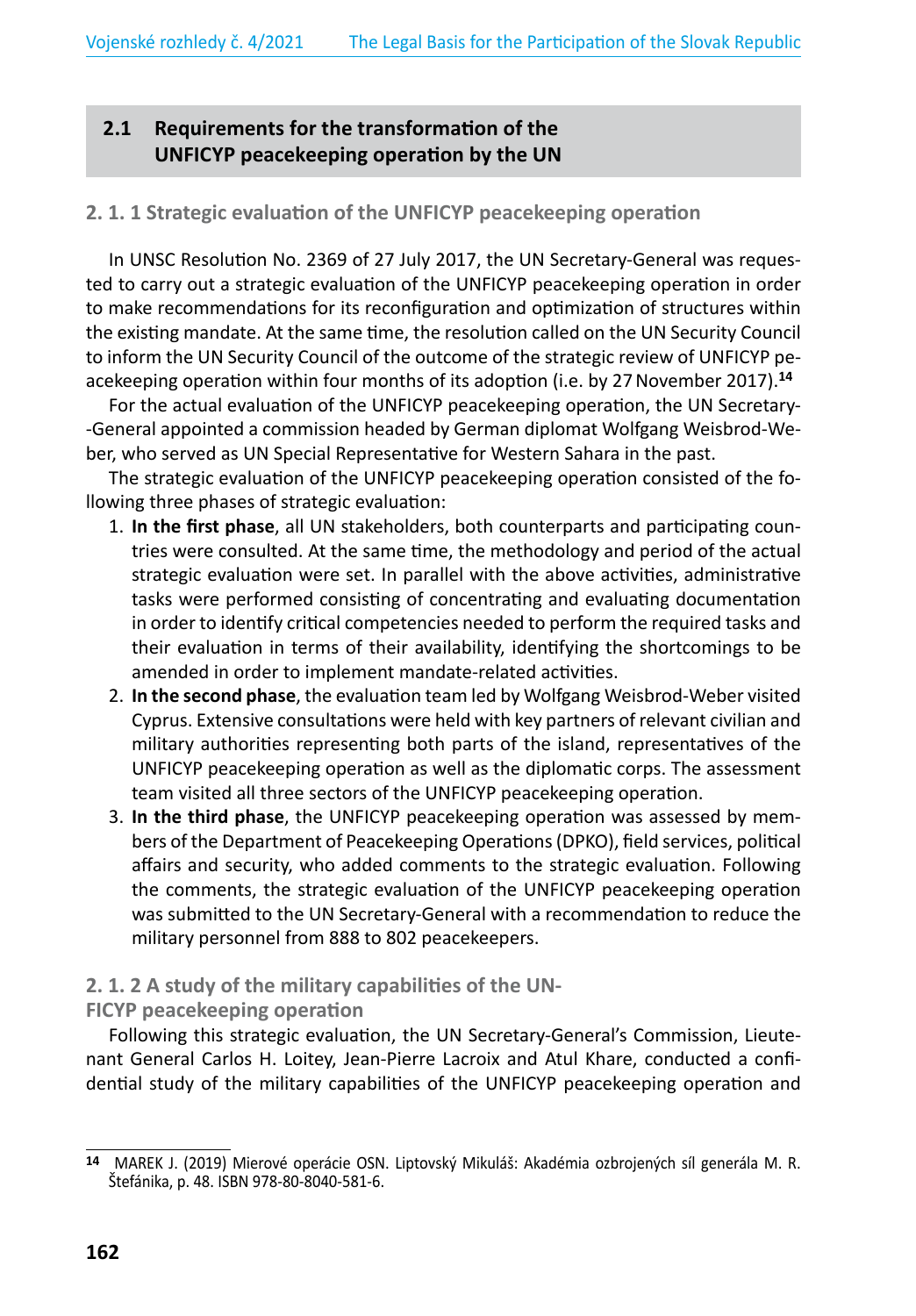submitted it to the UN Secretary-General in December 2017. The message of the study was to carry out a comprehensive analysis of the UNFICYP peacekeeping forces in accordance with the conclusions of the strategic evaluation. At the same time, it evaluated the planned measures and procedures of the operation to solve the set tasks and proposed changes related to improving the synchronization of the implementation of the operation concept ("Concept 2007") in line with the existing mandate and strategic or operational development of the operation.**<sup>15</sup>**

One of the key conclusions of this study was, among other things, the recommendation to offer Sector 4 to a single country, which should have a positive impact on the command and control in this sector. This recommendation accelerated extraordinary political and diplomatic activity at several levels of Slovak diplomacy or diplomacy of our foreign partners. The Slovak Republic has taken over responsibility of the entire Sector 4 of the UNFICYP peacekeeping operation.

### **2.2 Transformation of Sector 4 of the UNFICYP peacekeeping operation according to "Concept 802"**

In the first stage, the Slovak Republic implemented "Concept 802" and was able to implement this model in the first quarter of 2018. In the March 2018 rotation, the number of members of the Slovak Armed Forces in the UNFICYP peacekeeping operation was reduced from 169 (as of March 9, 2018) to 141 (from 20 March, 2018), thus reaching the level required under "Concept 802" from the then 295 to 253 members. The UNFICYP peacekeeping operation in Sector 4 continued to involve 65 members of the Hungarian Armed Forces, 2 Ukrainian MOLO officers and 45 members of the Serbian Armed Forces.**<sup>16</sup>**

In the second stage, in 2018, the Slovak Republic focused on strategic communication with the existing partners participating in Sector 4. The Slovak Republic, as the leading country of Sector 4, stated a clear interest and ambition to take over the whole Sector 4 to fulfil the conclusions of the UNFICYP military capability study of December 2017. Communication was conducted at the highest political and diplomatic level between the top representatives of the Ministry of Foreign and European Affairs of the Slovak Republic and the Ministry of Defence of the Slovak Republic with the relevant foreign representatives of Hungary, Serbia and Ukraine.

As the replacement of HUNCON, SERBCON and UACON personnel required the Armed Forces of the Slovak Republic to increase the numbers in the UNFICYP operation at the same time, intensive staff training was started in parallel with diplomatic activities held by HUNCON, SERBCON and UACON.

**<sup>15</sup>** MAREK J. (2019) Mierové operácie OSN. Liptovský Mikuláš: Akadémia ozbrojených síl generála M. R. Štefánika, p. 48. ISBN 978-80-8040-581-6.

**<sup>16</sup>** OPLAN NGŠ OS SR vo vojenskej operácii UNFICYP (Rev.2) č.: ŠBSP-17-1/2017 z 18.1.2018.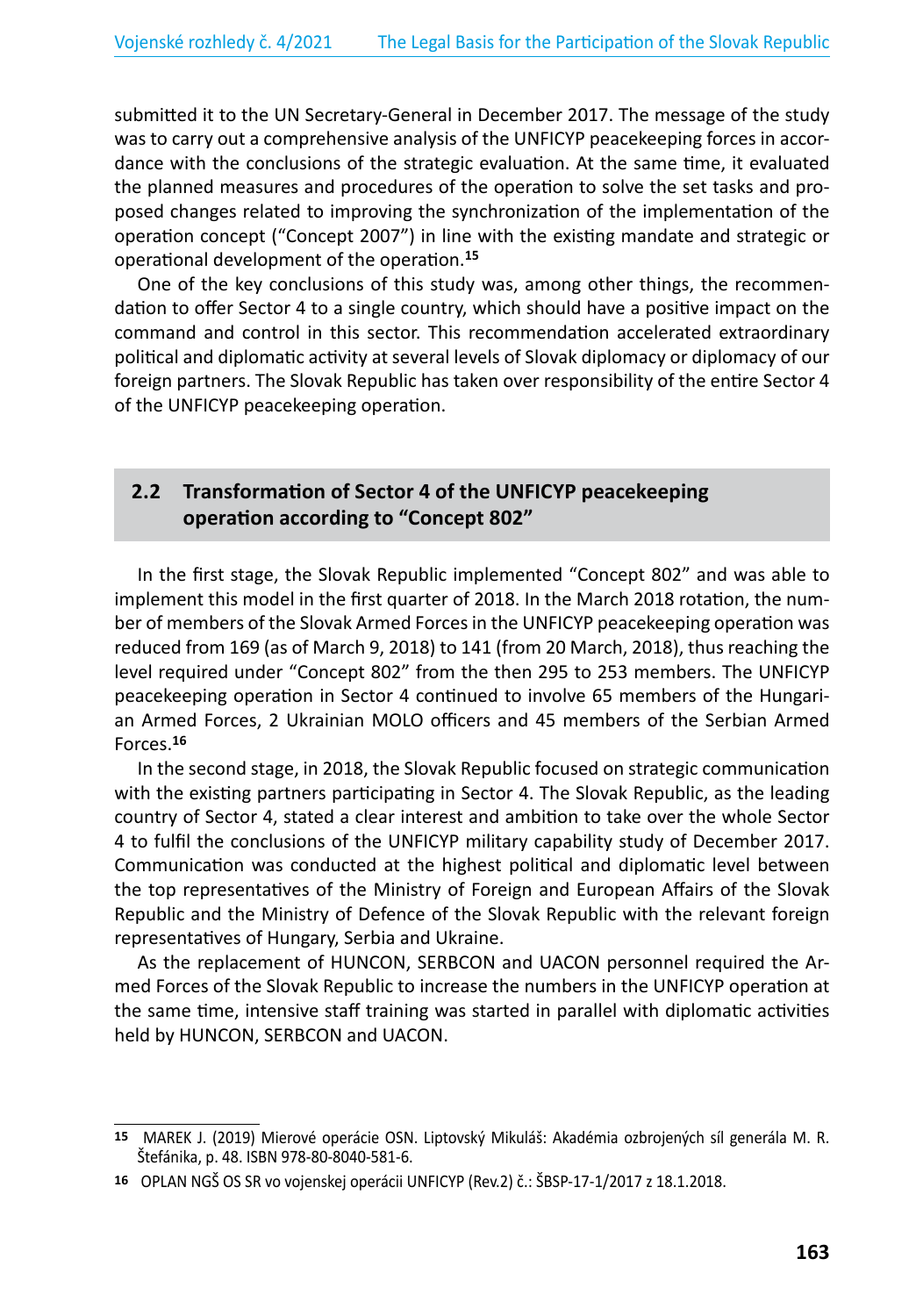# **2.3 The Armed Forces of the Slovak Republic in fulfilling the ambition of a single Sector 4 under its responsibility**

On 18 January 2018, the Chief of the General Staff of the Armed Forces of the Slovak Republic issued the Operational Plan for the use of the Armed Forces in the UNFICYP (Rev. 2) of 2014. This operational plan set out the number of staff in accordance with the required "Concept 802" and thus created the conditions for the takeover of Sector 4. In connection with the new numbers in accordance with "Concept 802", it was necessary for the Armed Forces of the Slovak Republic to anticipate an increase of 99 members in relation to the takeover of Sector 4, due to the need to fill positions after foreign partners leave. On 22 May 2018, the Commander of the Air Force of the Armed Forces of the Slovak Republic approved his Operational Order for the preparation to the UNFICYP peacekeeping operation for the September 2018 rotation. After the departure of foreign partners from Sector 4 of the UNFICYP peacekeeping operation (contractual obligations were terminated on 31 August 2018), it was necessary to modify the rotary flights from Slovakia in order to ensure a smooth takeover and fulfilment of operational tasks.**<sup>17</sup>**

### **3 DISCUSSION**

Assumption of Sector 4 of the UNFICYP peacekeeping operation under the sole responsibility of the Slovak Republic within the concept of a single sector presented a significant milestone in the history of the Slovak Republic with effects for all stakeholders participating in fulfilling the national interests of the Slovak Republic in its participation in UN operations. The concerted effort to take over Sector 4 had a strong supra-ministerial character in carrying out a coordinated effort based on meeting the requirements of the UN Security Council, taking advantage of the dominance of the benefits associated with the status of a leading country under international law. The efforts of the foreign partners who remained involved in Sector 4 together with the Slovak Republic must be seen objectively in their efforts to maintain their military presence in a relatively secure UN-led operation. The growing pressure and demands of the UN on the deployment in Africa meant a separate set of challenges for each of the countries concerned. The financial aspects of UN-led operations, namely payments for the deployed personnel (Hungary, Slovakia, Serbia, and Ukraine) and payments for the used national Slovak equipment by the UN are among the motives of all actors in their effort to remain in Sector 4. The Slovak Republic is the country with the highest amount of national technology in Cyprus (engineer platoon) used for the benefit of the entire UNFICYP peacekeeping operation,

**<sup>17</sup>** BUČKA, P., PÁSTOR, R, (2019). *Factors influencing the effectiveness of training of the RDP OS SR*. In: Human Resources Management in the Armed Forces, Security and Rescue Corps. International Scientific Conference. Liptovský Mikuláš: Academy of the Armed Forces of General M. R. Štefánik, 2019. ISBN 978-80-8040-579-3.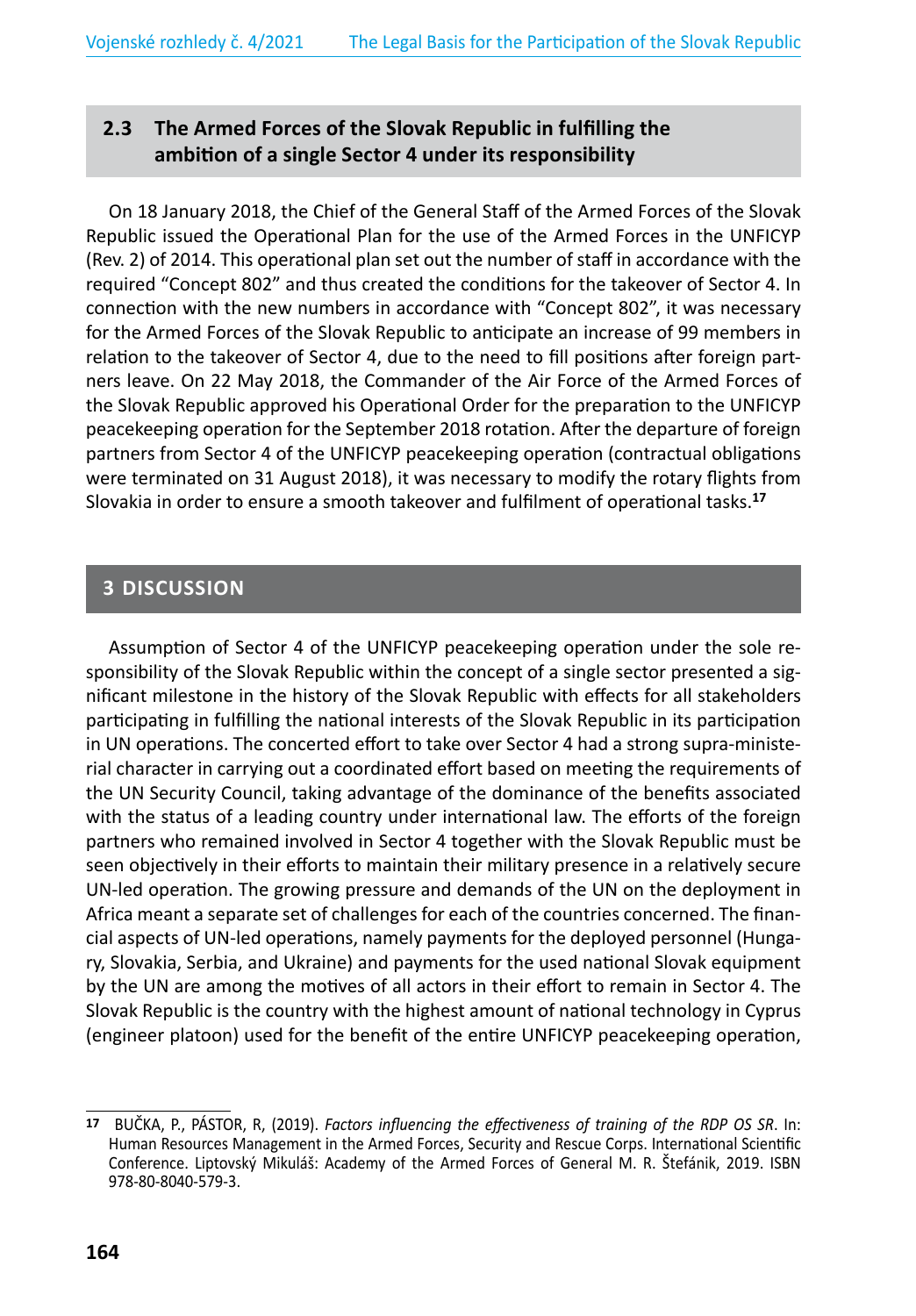not only for Sector 4. Since 2001, the Slovak Republic has been the leading nation. Also based on contractual obligations, the Slovak Republic has been providing logistic support for its foreign partners within Sector 4 for a period of 20 years.

The UNFICYP peacekeeping operation in Cyprus is the operation in which members of the Slovak Armed Forces have been active for the longest time. The total of 3347 members of the Slovak Armed Forces, including 158 women, took turns in this operation, which is more than good for such a small country as Slovakia.

### **CONCLUSION**

In all UN operations, and towards UNFICYP Headquarters at UN Headquarters in New York, it is very important that soldiers be prepared for the tasks arising from the operation's mandate. As several countries contribute to this military component, the New York Peace Operations Division has a clear policy in this regard. Before sending troops to the operation, each country conducts domestic training, which continues even after their arrival in the operation. In the first days, the soldiers pass on functions, experience and then undergo introductory training.

The intention is to prepare them in accordance with the tasks and the current situation of the operation. Various types of training are performed, including practical training, but exercises are also organized to prepare the soldiers well as a whole and to achieve the required quality of performance of crucial tasks.**<sup>18</sup>**

UNFICYP is an operation acting as an intermediary between opposing troops on both sides, who do not maintain any contact with each other. For this reason, a system of liaison MOLO officers for the military component is implemented, as well as liaison SCA-MLO officers, who deal with civilian activities in the buffer zone. At present, there are a number of civilian activities in the buffer zone, which are controlled by members of the military police and are the responsibility of the Department of Civil Affairs, the so-called Civil Affairs Section.

UNFICYP has been positively evaluated by the international community. It is one of the peacekeeping operations where we do not record numerous losses of life and a number of injuries. It cannot be said that the problem will be solved, a small incident is enough and the situation can quickly get out of control.

*This research was supported by the outcome of the project "Analysis and Simulation of Information and Security Threats Workplace (PASIBO)", which has received funding from the European Union's Grant Agreement Number OPVaV-2015/1.1/03- SORO, ITMS code 26210120044, and, in addition, of the project "Support for creating the security and defence capabilities of the state by preparing crisis management actors", IM\_4200513, which has received funding by MOD SR.*

**<sup>18</sup>** IVANČÍK, R. 2013. Vojenské aspekty asymetrie v medzinárodnej bezpečnosti. *Politické vedy*, 2013, Vol. 16, No. 3, pp. 6-37. ISSN 1335-2741.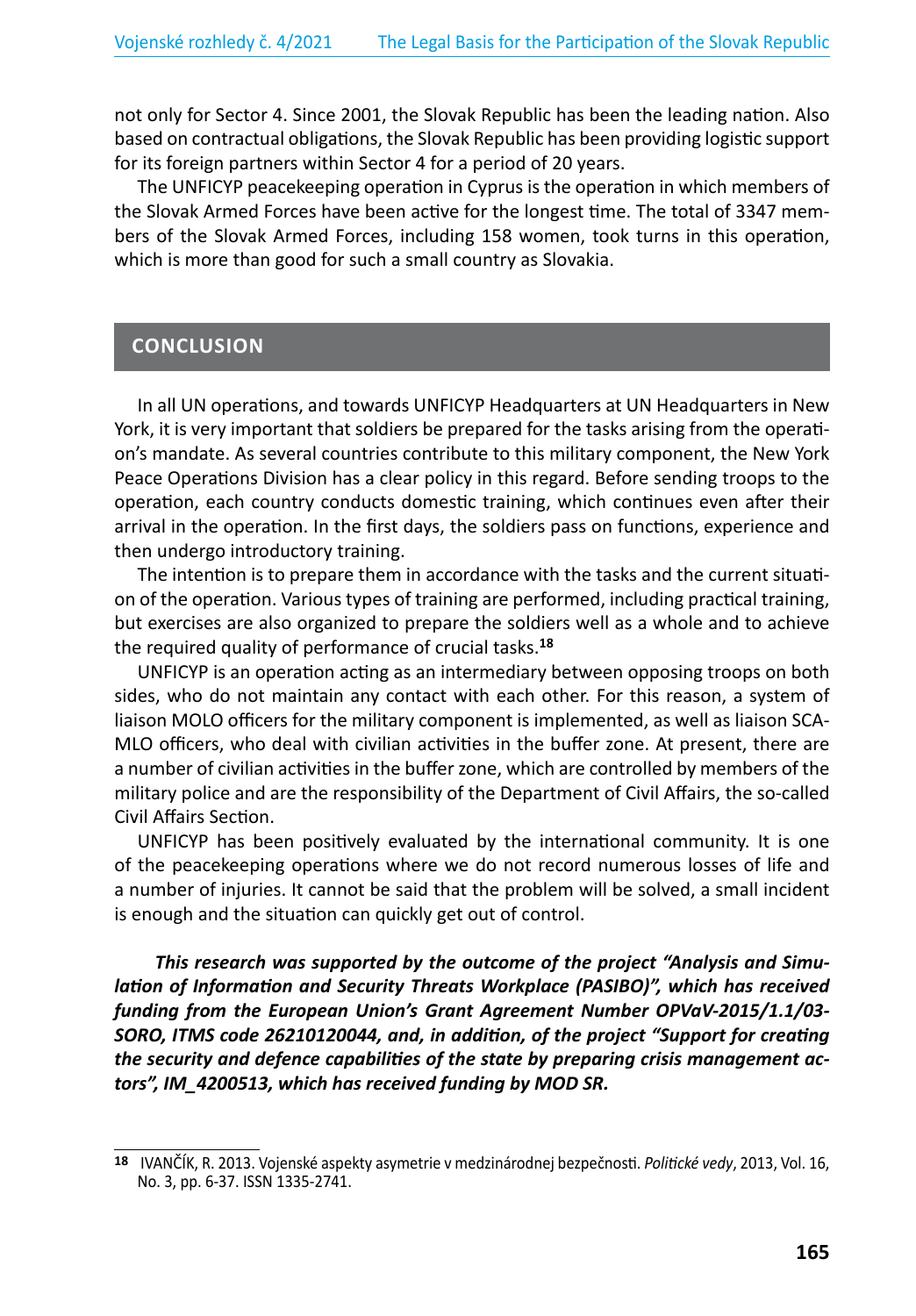| <b>AUSHUNCON</b>  | Austrian and Hungarian Contingent           |
|-------------------|---------------------------------------------|
| <b>CROCON</b>     | Croatian Contingent                         |
| <b>DPKO</b>       | Department of Peacekeeping Operations       |
| <b>HUNCON</b>     | Hungarian Contingent                        |
| <b>LDYK</b>       | Hellenic Contingent in Cyprus               |
| <b>MOLO</b>       | Military Observer Liaison Officer           |
| <b>SCAMLO</b>     | Civil Liaison Officer for Civil Cooperation |
| <b>SLOVCON</b>    | Slovak Contingent                           |
| <b>SLOVHUNCON</b> | Slovak and Hungarian Contingent             |
| <b>SERBCON</b>    | Serbian Contingent                          |
| <b>TCSF</b>       | <b>Turkish Cypriot Security Forces</b>      |
| <b>TMA</b>        | <b>Turkish Mainland Army</b>                |
| NG                | <b>National Guard</b>                       |
| <b>UACON</b>      | Ukrainian Contingent                        |
| <b>UNFICYP</b>    | United Nations Peacekeeping Force in Cyprus |
| <b>UNSC</b>       | <b>UN Security Council</b>                  |

#### **LIST OF ABBREVIATIONS**

#### **Authors:**

*Assoc. prof. Pavel Bučka, PhD., born in 1957. He is a graduate of the Military Technical University in Liptovský Mikuláš (1982), the Joint Services Command and Staff College in Bracknell (1998), the George C. Marshall European Center for Security Studies (2006). He worked in leading and pedagogical positions in the field of State Security and Defence. He currently works as a professor at the Department of Security and Defence of the Military Academy in Liptovský Mikuláš. He deals with issues of International Crisis Management, Modelling and Simulation, Operation Analysis, Management of Military Units. He is an author of four monograph and more than 300 professional articles in domestic and foreign journals. He is an author or co-author of 15 domestic or foreign research projects.*

*Ján Marek, PhD., MBA, born in 1970. He is a graduate of the Army College in Vyškov (1992), the Military Academy in Liptovský Mikuláš (2001), the George C. Marshall European Center for Security Studies (2009), the Baltic Defence College (2015), the European School of Business and Management (2019). He worked in leading and pedagogical positions in the field of State Security and Defence. He currently works as an assistant professor at the Department of Security and Defence of the Military Academy in Liptovský Mikuláš. He deals with issues of International Relations, Security Policy and International Crisis Management. He is an author of one monograph and many professional articles in domestic and foreign journals.*